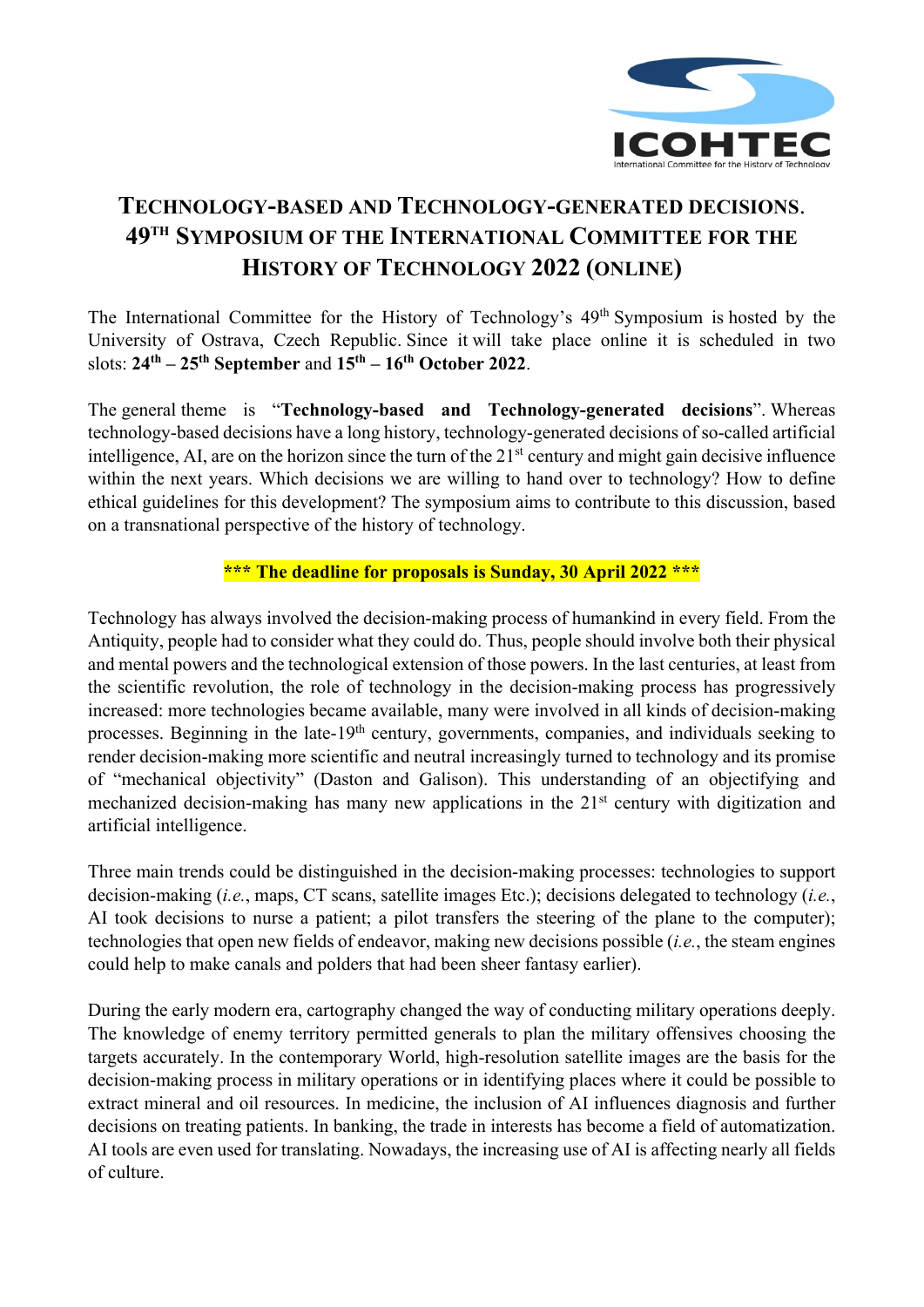

Suggestions for more specific topics, derived from the main question:

- What are the social/historical/cultural conditions of technology-based decision-making and technology-generated decisions?
- What is the role of images (maps, photographs, etc.) in decision making?
- Does AI offer applications in new fields of inclusion and citizen participation?
- What are the ethical conditions of technology-generated decisions?
- Are there identifiable national trends and patterns of technological-based and -generated decision-making?
- How do technology-inherent decisions affect the critique of technology?
- Technocracy is a well-researched topic concerning industrial technology. What is the state of the art in case of robotics and AI? Any new approaches, theories, empirical findings?
- Data recording and processing is a core task now carried out with computers; some are based on AI. Which technologies were used – and where and how – before the advent of computing?
- What roles can technology based/generated decisions have for modern challenges: climate change, COVID-19 pandemic, individual health, and public health?
- How do technology-based and -generated decisions affect the body? Are there new chances and challenges for disabled persons?
- Inspired technology based/generated decisions artistic oeuvre?
- How were technology-generated decisions described in science fictions?

**The symposium covers all periods and all areas of the globe**. In keeping with a cherished tradition of the field, the meeting is open to scholars from all disciplines and backgrounds. Gender-related and worldwide topics are specifically welcome. Besides contributions to the main theme of the symposium, paper and session proposals on different topics of the history of technology are welcome.

## **PROPOSAL GUIDELINES**

ICOHTEC welcomes proposals for individual papers and posters, but preference will be given to organised sessions of three or more papers. The Programme Committee will also consider submissions not directly related to the symposium theme provided that they relate to the history of technology broadly definitions. All proposals must be in English and should be submitted electronically by **30 April 2022** via our website http://www.icohtec.org/w-annual-meeting/ . For suggestions about preparing your submission and the conference presentation, please consult the guidelines on www.icohtec.org/proposal-guidelines.html In addition to the scientific programme, the symposium will include plenary sessions, special sessions for the prize-winning book and article, the general assembly of ICOHTEC. If you have any questions related to the scientific programme, paper, poster or session proposals, please, do not hesitate to contact **Jacopo Pessina, the chair of the programme committee**, at j.pessina87@gmail.com.

We especially encourage graduate students to submit proposals and to participate in the symposium. Members of ICOHTEC and low-income people pay a reduced fee.